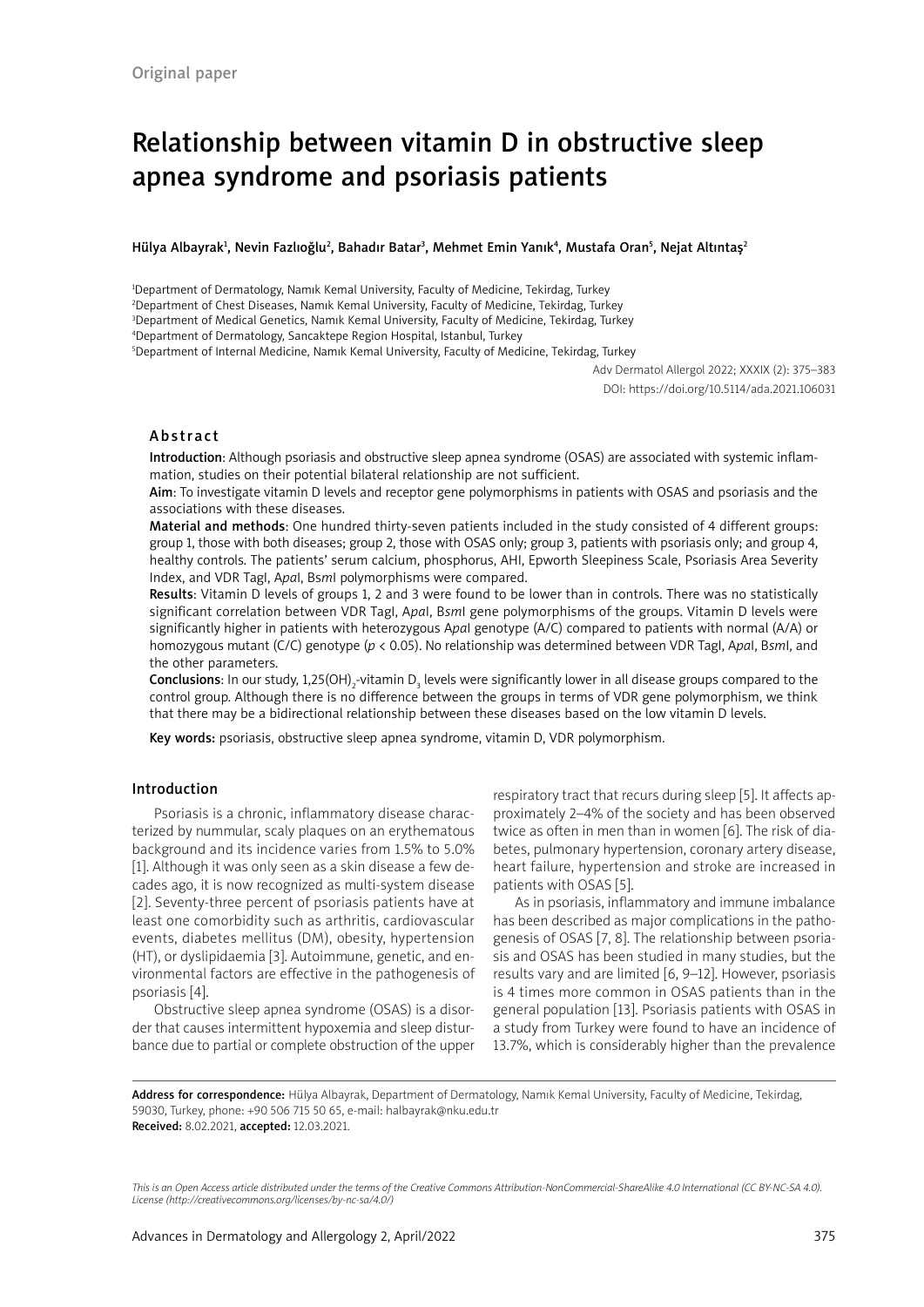in the general population [14]. Ilbay *et al.* [15] found this association at a rate of 61.4%, while Karaca *et al.* [6] found it as 54.5%.

Vitamin D is a fat-soluble vitamin and is known for its role in bone. In addition, vitamin D impacts many biological activities such as cellular proliferation and differentiation, immune system modulation, and muscle strengthening. Several studies have shown that serum levels of 1,25(OH) $_2$ -vitamin D $_3$  (1,25(OH) $_2$ D $_3$ ) are significantly lower in patients with psoriasis compared with healthy controls [16, 17]. Therapies based on vitamin D and its analogues have been used in psoriasis for decades and the deficiency of the active form of vitamin D is assumed to play a role in the onset of psoriatic plaques [18, 19].

The vitamin D receptor (VDR) protein is a member of the nuclear receptor family of ligand-activated transcription factors [20]. The VDR gene encoding the VDR protein is located on the 12<sup>th</sup> chromosome. VDR protein plays a role in important cellular biological events such as calcium (Ca) and phosphorus (P) haemostasis, cell differentiation, and apoptosis. The distribution of the vitamin D receptor in many tissues may explain the beneficial effects of vitamin D and its positive effects on the immune system at the molecular level. A*pa*I, B*sm*I, FokI, and TaqI are the most common VDR gene polymorphisms, and studies investigating the effectiveness of these polymorphisms in psoriasis patients are conflicting [21].

## Aim

In this study, we aimed to investigate the possible role of the most common TaqI, A*pa*I, and B*sm*I VDR gene polymorphisms in the susceptibility to psoriasis and OSAS disease.

#### Material and methods

Approval was obtained from the local ethics committee of Namık Kemal University for this research (No. 2018/97/07/03), which was conducted with the support of the Scientific Research Projects Coordination Unit (NKUBAP.02.GA.18.188). The Polysomnography (PSG) test was performed on patients with clinical suspicion of OSAS who applied to the Chest Diseases Clinic from November 2018 to November 2019. Based on the American Academy of Sleep Medicine (AASM) guidelines, a total of 137 patients were included in the study. Seventy eight were diagnosed with mild, moderate, and severe OSAS (apnea-hypopnea index (AHI) > 5) and 59 were included without OSAS (AHI < 5). Patients receiving systemic vitamin D treatment were excluded from the study. All patients included in the study were referred to the dermatology outpatient clinic and were examined for psoriasis. Demographic characteristics, PSG tests, and Epworth Sleepiness Scale (ESS) of the patients were recorded. The AHI score and Psoriasis Area and Severity Index (PASI)

score of the psoriasis patients were calculated. Patients were classified into four groups in the study: group 1, those with both diseases (*n* = 33); group 2, those with OSAS only  $(n = 45)$ ; group 3, patients with psoriasis only  $(n = 34)$ ; and group 4, healthy controls  $(n = 25)$ .

#### Blood samples and DNA extraction

Two millilitres of venous blood samples were drawn from patients with psoriasis and OSAS as well as healthy individuals into EDTA tubes. Genomic DNA was isolated from peripheral blood mononuclear cells (PBMCs) using a DNA extraction kit (High Pure PCR Template Preparation Kit, Roche) according to the manufacturer's instructions. Genomic DNA was analysed for purity and concentration and then stored at –20°C until use.

The human 1.25-dihydroxyvitamin D $_{_3}$  Enzyme-Linked Immunosorbent Assay (ELISA) kit (cat no. EA0057Hu, Bioassay Technology Laboratories Shanghai-China) was used to determine the  $1,25(OH){}_2D_{3}$  levels. DVD/DHVD3 standards or samples were added to wells pre-coated with a monoclonal antibody. Then, a target antigen conjugated with biotin was added to the wells. After incubation, the values were read with the Biotek Elx-800 Microplate reader. This test detected 1,25(OH) $_{2}$ D $_{3}$  with a specificity of 99%. Sensitivity was evaluated according to guidelines from the Clinical & Laboratory Standards Institute, Wayne, PA, USA. The sensitivity limit was 16.27 fmol/l.

#### Genotyping

Genotype distributions of vitamin D receptor gene rs731236 (TaqI), rs7975232 (ApaI), and rs1544410 (BsmI) single nucleotide polymorphisms (SNPs) were identified by Real-Time polymerase chain reaction (Real-Time PCR) technique. Genotyping was obtained using the LightCycler 2 (Roche Applied Science) instrument. Each Real-Time PCR was performed in a total volume of 20 μl reaction mixture containing a 50 ng final concentration of DNA, 1.6 μl MgCl<sub>2</sub> (25 mM), 1 μl LightSNiP reagent mix (SimpleProbe, LightSNiP assays, TIB MolBiol, Berlin, Germany), 2 μl LightCycler® FastStart DNA Master HybProbe (Roche Diagnostics GmbH, Mannheim, Germany), and a variable amount of  $\mathsf{H}_2\mathsf{O}.$  Real-Time PCR reaction program consisted of the following cycle conditions: initial denaturation at 95°C for 10 min, 45 cycles of denaturation at 95°C for 10 s, annealing at 60°C for 10 s, and extension at 72°C for 15 s. The melting curve analysis of the amplification products was performed at 95°C for 20 s, at 40°C for 20 s, and at 85°C with a ramp rate of 0.2°C/s.

#### Statistical analysis

The Q-Q Plots and Histogram and Shapiro-Wilks test were used to test the normal distribution of the findings, and the Levene test was used to evaluate the homogeneity of the variables. A one-way ANOVA and Kruskal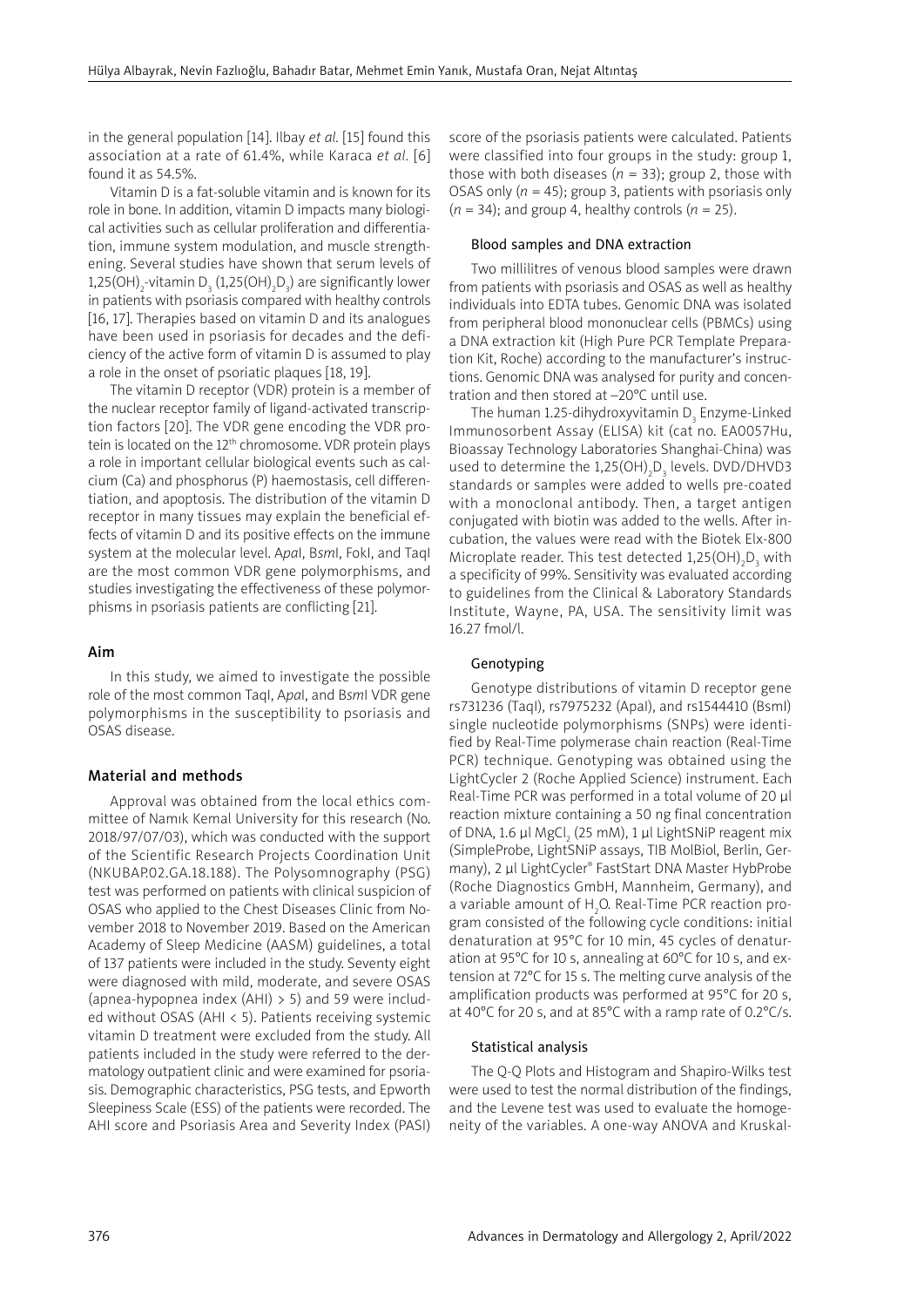Wallis test were used to compare the difference between groups. A Pearson  $\chi^2$  test was used to compare qualitative variables for H test quantitative variables. Tukey and Siegel-Castellan tests were used in multiple comparisons. Statistical analysis was performed with Turcosa software (Turcosa Analytics, Turkey). A *p*-value of less than 0.05 was considered statistically significant.

## Results

The demographic characteristics of the patients and healthy controls participating in the study are given in Table 1. Vitamin D levels of groups 1, 2, and 3 were significantly lower than the healthy control group  $4 (p = 0.019)$ . Vitamin D levels of groups 1, 2, and 3 were similar. The highest ESS level was observed in group 2. The ESS level in group 2 was statistically higher than in groups 1 and 4. Body mass index (BMI) was higher in group 2 compared with other groups, and the difference with group 3 was statistically significant. The average age of group 1 and group 2 was significantly higher than in group 3 and group 4.

The VDR gene polymorphism distribution of the groups is given in Table 2. When VDR TagI, VDR A*pa*I, and VDR B*sm*I gene polymorphisms were compared, no statistically significant relationship was observed between the groups ( $p > 0.05$ ).

A statistically significant difference was found in the comparison of the VDR A*pa*I gene polymorphism genotype distributions (homozygous, heterozygous, and mutant) and the medians of the vitamin D variable (*p* = 0.019). However, no significant difference was found in the comparison of AHI, ESS, PASI, age, Ca, P, Albumin, and BMI variables ( $p > 0.05$ ). According to the multiple comparison test, vitamin D levels were found significantly higher in patients with A*pa*I heterozygous genotype (A/C) compared to patients with normal (A/A) or homozygous mutant (C/C) genotype (*p* < 0.05). Although vitamin D was significantly higher than in the other two groups in terms of this heterozygous genotype, the disease severity scores AHI and PASI were found to be higher (Table 3).

No significant difference was found in the comparison of VDR B*sm*I gene polymorphism, genotype distributions, and vitamin D, AHI, ESS, PASI, age, Ca, P, Albumin, and BMI variables (*p* > 0.05) (Table 4).

There was no significant difference in the comparison of VDR TagI gene polymorphism genotype distributions and vitamin D, AHI, ESS, PASI, age, Ca, P, and BMI variables (*p* > 0.05). However, the albumin value of the mutant group was higher than in the other groups ( $p = 0.015$ ) (Table 5).

When the genotype distributions of VDR Tag1, VDR A*pa*I, and VDR B*sm*I gene polymorphisms were compared with the presence or absence of OSAS and the presence or absence of psoriasis; no significant correlation was found (*p* > 0.05) (Table 6).

### Discussion

In this study, we investigated the link between patients with psoriasis and OSAS and the role of the VDR gene polymorphisms. We determined that vitamin D was lower in both psoriasis and OSAS patients than

Table 1. Demographic characteristics of the patients participating in the study

| Parameter         | Group 1                    | Group 2                   | Group 3                       | Group 4                   | P-value |
|-------------------|----------------------------|---------------------------|-------------------------------|---------------------------|---------|
| Vitamin D         | $n = 28$                   | $n = 43$                  | $n = 27$                      | $n = 20$                  | 0.019   |
| [fmol/l]          | 1652.5                     | 2010.8                    | 1795.5                        | 6133.7                    |         |
| $(mean \pm SD)$   | $(989.9 - 3857.4)^a$       | $(1031.7 - 5621.9)^a$     | $(1069.9 - 5003.2)^a$         | $(2902.3 - 7878.3)^{b}$   |         |
| <b>ESS</b> median | $n = 26$                   | $n = 43$                  | $n = 27$                      | $n = 20$                  | 0.023   |
| $(Q25-Q75)$       | 3.0 $(2.0 - 6.25)^a$       | 6.0 $(3.0-11.0)^{b}$      | 4.0 $(3.0-6.0)$ <sup>ab</sup> | 3.0 $(1.25 - 4.0)^a$      |         |
| Age [years]       | $n = 28$                   | $n = 43$                  | $n = 27$                      | $n = 20$                  | < 0.001 |
| $(mean \pm SD)$   | 56.3 ±11.3 <sup>a</sup>    | 53.6 ±12.4 <sup>a</sup>   | 40.8 ±14.5 <sup>b</sup>       | 41.9 ±10.56 <sup>b</sup>  |         |
| Ca [mg/dl]        | $n = 27$                   | $n = 36$                  | $n = 27$                      | $n = 19$                  | 0.104   |
| $(mean \pm SD)$   | $9.8 \pm 0.4$              | $9.6 \pm 0.4$             | $9.7 \pm 0.4$                 | $9.6 \pm 0.4$             |         |
| $P$ [mg/dl]       | $n = 26$                   | $n = 33$                  | $n = 25$                      | $n = 19$                  | 0.680   |
| $(mean \pm SD)$   | $3.35 + 0.67$              | $3.38 + 0.79$             | $3.46 \pm 0.56$               | $3.22 \pm 0.48$           |         |
| PTH [pg/ml]       | $n = 26$                   | $n = 30$                  | $n = 25$                      | $n = 18$                  | 0.043   |
| $(mean \pm SD)$   | 56.89 ±24.42 <sup>ab</sup> | 66.66 ±27.22 <sup>a</sup> | 53.34 ±15.53 <sup>ab</sup>    | 48.53 ±20.72 <sup>a</sup> |         |
| Albumin [g/dl]    | $n = 27$                   | $n = 38$                  | $n = 26$                      | $n = 19$                  | 0.191   |
| $(mean \pm SD)$   | $4.61 \pm 0.21$            | $4.55 \pm 0.35$           | $4.41 \pm 0.31$               | $4.41 \pm 0.31$           |         |
| <b>BMI</b>        | $n = 26$                   | $n = 43$                  | $n = 27$                      | $n = 20$                  | < 0.001 |
| (mean ± SD)       | 30.48 ±4.32 <sup>ac</sup>  | 32.75 ±4.98 <sup>a</sup>  | $26.63 \pm 3.30^{\circ}$      | $29.29 \pm 5.00^{bc}$     |         |

*BMI – body mass index, Ca – calcium, ESS – Epworth Sleepiness Scale, PTH – parathyroid hormone, P – phosphorus. Data are expressed as median (25–75 percentile) or arithmetic mean ± standard deviation (x ± s). According to the post hoc test (TUKEY or Siegel-Castellan), the difference between the groups is statistically significant in cases with different alphabetic superscripts.*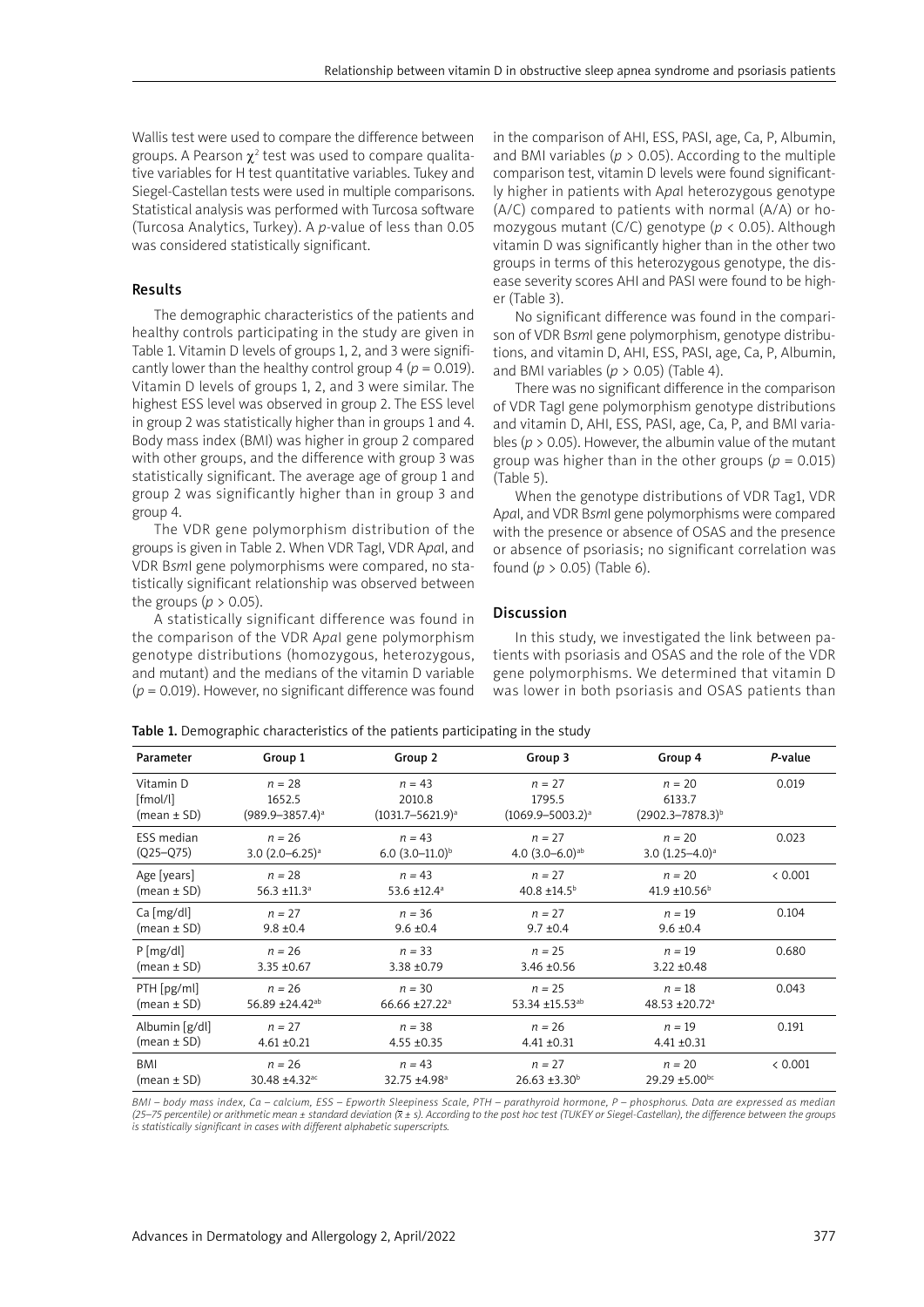| Polymorphisms     | Groups    |             |           |            |       |
|-------------------|-----------|-------------|-----------|------------|-------|
|                   | 1, n (%)  | $2, n (\%)$ | 3, n (%)  | 4, $n$ (%) |       |
| VDR Tagl:         |           |             |           |            | 0.924 |
| Homozygote (TT)   | 10(35.7)  | 14 (32.6)   | 12(44.4)  | 8(40.0)    |       |
| Heterozygote (TC) | 13 (46.4) | 21(48.8)    | 10 (37.0) | 10 (50.0)  |       |
| Mutant (CC)       | 5(17.9)   | 8(18.6)     | 5(18.5)   | 2(10.0)    |       |
| VDR Apal:         |           |             |           |            | 0.787 |
| Homozygote (CC)   | 6(21.4)   | 11(2.6)     | 6(22.2)   | 5(25.0)    |       |
| Heterozygote (CA) | 11(39.3)  | 20(46.5)    | 9(33.3)   | 10(50.0)   |       |
| Mutant (AA)       | 11(39.3)  | 12(27.9)    | 12 (44.4) | 5(25.0)    |       |
| <b>VDR Bsml:</b>  |           |             |           |            | 0.888 |
| Homozygote (GG)   | 9(32.1)   | 15 (34.9)   | 12 (44.4) | 6(30.0)    |       |
| Heterozygote (GA) | 13 (46.4) | 18 (41.9)   | 10 (37.0) | 11(55.0)   |       |
| Mutant (AA)       | 6(21.4)   | 10(23.3)    | 5(18.5)   | 3(15.0)    |       |

## Table 2. Distribution of VDR gene polymorphisms by groups

Table 3. Relationships between ApaI gene polymorphism genotype distribution and clinical characteristics of patients

| Variables                              |                                            | P-value                                       |                                             |       |
|----------------------------------------|--------------------------------------------|-----------------------------------------------|---------------------------------------------|-------|
|                                        | Homozygote                                 | Heterozygote                                  | Mutant                                      |       |
| Vitamin D [fmol/l]<br>median (Q25-Q75) | $n = 28$<br>1833.5<br>$(836.5 - 3110.7)^a$ | $n = 50$<br>3852.6<br>$(1365.5 - 8282.7)^{b}$ | $n = 40$<br>1804<br>$(1203.0 - 5162.5)^{a}$ | 0.019 |
| AHI                                    | $n = 28$                                   | $n = 50$                                      | $n = 40$                                    | 0.555 |
| median (Q25-Q75)                       | 23.0 (1.23-45.18)                          | 31.85 (1.5 - 58.85)                           | 18.10 (1.68-40.90)                          |       |
| ESS                                    | $n = 28$                                   | $n = 49$                                      | $n = 39$                                    | 0.600 |
| median (Q25-Q75)                       | $4.0(2.0 - 7.0)$                           | $4.0(2.0-6.5)$                                | $4.0(2.0 - 8.0)$                            |       |
| PASI                                   | $n = 12$                                   | $n = 16$                                      | $n = 21$                                    | 0.194 |
| median $(Q25-Q75)$                     | $4.90(2.35 - 7.65)$                        | $5.50(0.38 - 8.30)$                           | $1.60(0.50 - 5.45)$                         |       |
| Age [years]                            | $n = 28$                                   | $n = 50$                                      | $n = 40$                                    | 0.960 |
| $(mean \pm SD)$                        | 48.82 ±16.54                               | 49.74 ±12.74                                  | 49.20 ±13.79                                |       |
| Ca [mg/dl]                             | $n = 26$                                   | $n = 46$                                      | $n = 37$                                    | 0.696 |
| $(mean \pm SD)$                        | $9.70 \pm 0.43$                            | $9.67 \pm 0.40$                               | $9.74 \pm 0.38$                             |       |
| $P$ [mg/dl]                            | $n = 26$                                   | $n = 43$                                      | $n = 34$                                    | 0.749 |
| $(mean \pm SD)$                        | $3.83 \pm 2.67$                            | $3.32 \pm 0.59$                               | $3.36 \pm 0.56$                             |       |
| PTH [pg/ml]                            | $n = 25$                                   | $n = 42$                                      | $n = 32$                                    | 0.417 |
| $(mean \pm SD)$                        | $62.00 \pm 26.30$                          | 57.57 ±24.97                                  | 53.68 ±18.64                                |       |
| Albumin [g/dl]                         | $n = 27$                                   | $n = 48$                                      | $n = 35$                                    | 0.054 |
| $(mean \pm SD)$                        | $4.59 + 0.26$                              | $4.47 \pm 0.32$                               | $4.62 \pm 0.30$                             |       |
| BMI                                    | $n = 28$                                   | $n = 49$                                      | $n = 39$                                    | 0.659 |
| $(mean \pm SD)$                        | 30.81 ±6.02                                | 30.30 ±4.94                                   | 29.69 ±4.39                                 |       |

*AHI – Apnea–Hypopnea Index, BMI – body mass index, Ca – calcium, ESS – Epworth Sleepiness Scale, PASI – Psoriasis Area and Severity Index, PTH – parathyroid hormone, P – phosphorus. Data are expressed as median (25–75 percentile) or arithmetic mean ± standard deviation (x ± s). According to the post hoc test (TUKEY or Siegel-Castellan), the difference between the groups is statistically significant in cases with different alphabetic superscripts.*

in healthy controls. However, we did not observe any relationship between VDR gene polymorphism and these diseases. BMI was higher in patients with OSAS than in other groups, and the difference with psoriasis

patients was statistically significant. The average age of group 1 and group 2 was significantly higher than in group 3 and group 4. This situation was thought to be related to the fact that OSAS has been documented as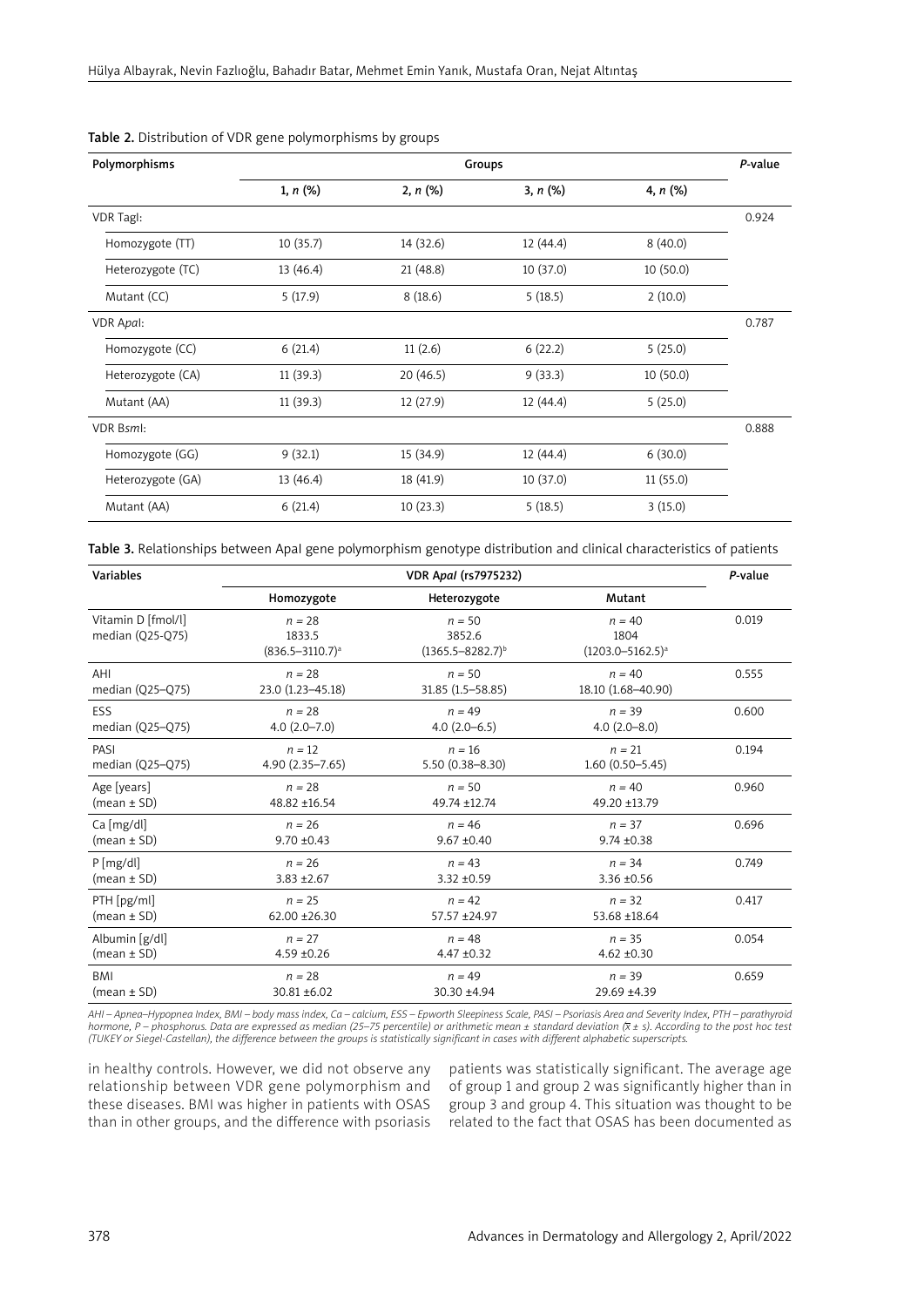| Variables          |                     | P-value             |                     |       |
|--------------------|---------------------|---------------------|---------------------|-------|
|                    | Homozygote          | Heterozygote        | Mutant              |       |
| Vitamin D          | $n = 42$            | $n = 52$            | $n = 24$            | 0.178 |
| [fmol/l]           | 2225.5              | 3721.3              | 1804                |       |
| median $(Q25-Q75)$ | $(1004.8 - 6466.1)$ | $(1326.5 - 7156.5)$ | $(1009.8 - 2977.8)$ |       |
| AHI                | $n = 42$            | $n = 52$            | $n = 24$            | 0.775 |
| median (Q25-Q75)   | $21.1(1.4 - 46.0)$  | $20.3(1.3-51.4)$    | $21.9(2.2 - 48.5)$  |       |
| ESS                | $n = 42$            | $n = 50$            | $n = 24$            | 0.831 |
| median (Q25-Q75)   | $4(2.8 - 7.0)$      | $4(2.0 - 7.0)$      | $5(2.0-9.0)$        |       |
| PASI               | $n = 18$            | $n = 22$            | $n = 9$             | 0.100 |
| median (Q25-Q75)   | $5.50(3.50 - 8.05)$ | $1.85(0.00 - 7.13)$ | $1.40(1.00 - 6.70)$ |       |
| Age [years]        | $n = 42$            | $n = 52$            | $n = 24$            | 0.274 |
| $(mean \pm SD)$    | 47.14 ±16.19        | $51.63 + 11.67$     | 48.21 ±14.10        |       |
| Ca [mg/dl]         | $n = 40$            | $n = 47$            | $n = 22$            | 0.614 |
| $(mean \pm SD)$    | $9.68 \pm 0.41$     | $9.69 \pm 0.39$     | $9.78 \pm 0.39$     |       |
| P[mg/dl]           | $n = 38$            | $n = 44$            | $n = 21$            | 0.699 |
| $(mean \pm SD)$    | $3.42 \pm 0.82$     | $3.30 \pm 0.52$     | 3.38 ±0.57          |       |
| PTH [pg/ml]        | $n = 37$            | $n = 42$            | $n = 20$            | 0.291 |
| $(mean \pm SD)$    | 59.14 ± 25.33       | 59.45 ±23.70        | 50.05 ±18.36        |       |
| Albumin [g/dl]     | $n = 40$            | $n = 49$            | $n = 21$            | 0.173 |
| $(mean \pm SD)$    | $4.56 \pm 0.31$     | $4.49 \pm 0.29$     | $4.65 \pm 0.32$     |       |
| <b>BMI</b>         | $n = 42$            | $n = 50$            | $n = 24$            | 0.952 |
| $(mean \pm SD)$    | 30.41 ±5.52         | $30.13 \pm 4.63$    | 30.07 ±5.14         |       |

Table 4. Relationships between BsmI gene polymorphism genotype distribution and clinical characteristics of patients

*AHI – Apnea–Hypopnea Index, BMI – body mass index, Ca – calcium, ESS – Epworth Sleepiness Scale, PASI – Psoriasis Area and Severity Index, PTH – parathyroid hormone, P – phosphorus. Data are expressed as median (25–75 percentile) or arithmetic mean ± standard deviation (x ± s). According to the post hoc test (TUKEY or Siegel-Castellan), the difference between the groups is statistically significant in cases with different alphabetic superscripts.*

| Variables        | <b>VDR Tagl (rs731236)</b>    |                              |                     |       |  |
|------------------|-------------------------------|------------------------------|---------------------|-------|--|
|                  | Homozygote                    | Heterozygote                 | Mutant              |       |  |
| Vitamin D        | $n = 44$                      | $n = 54$                     | $n = 20$            | 0.105 |  |
| [fmol/l]         | 2329.7                        | 3721.3                       | 1715                |       |  |
| median (Q25-Q75) | $(1021.8 - 6908.2)$           | $(1358.4 - 7027.6)$          | $(970.4 - 2279.9)$  |       |  |
| AHI              | $n = 44$                      | $n = 54$                     | $n = 20$            | 0.584 |  |
| median (Q25-Q75) | $19.7(1.3 - 46.1)$            | $20.3(1.6-51.3)$             | 30.0 (1.9-53.4)     |       |  |
| ESS              | $n = 44$                      | $n = 52$                     | $n = 2$             | 0.864 |  |
| median (Q25-Q75) | $4(2.3 - 7.0)$                | $4.0(2.2 - 7.0)$             | $3.5(2.0-8.0)$      |       |  |
| PASI             | $n = 19$                      | $n = 22$                     | $n = 8$             | 0.273 |  |
| median (Q25-Q75) | $5.00(2.00 - 6.70)$           | $6.13(0.00 - 8.50)$          | $1.30(1.00 - 6.95)$ |       |  |
| Age [years]      | $n = 44$                      | $n = 54$                     | $n = 20$            | 0.094 |  |
| $(mean \pm SD)$  | 46.18 ±15.43                  | 52.26 ±11.94                 | 48.4 ±14.61         |       |  |
| Ca [mg/dl]       | $n = 42$                      | $n = 49$                     | $n = 18$            | 0.550 |  |
| $(mean \pm SD)$  | $9.72 \pm 0.36$               | $9.66 \pm 0.42$              | $9.77 \pm 0.41$     |       |  |
| $P$ [mg/dl]      | $n = 41$                      | $n = 44$                     | $n = 18$            | 0.563 |  |
| $(mean \pm SD)$  | $3.41 \pm 0.82$               | $3.29 \pm 0.52$              | $3.45 \pm 0.54$     |       |  |
| $PTH$ [pg/ml]    | $n = 40$                      | $n = 42$                     | $n = 17$            | 0.448 |  |
| $(mean \pm SD)$  | 58.98 ±24.59                  | 58.63 ±23.85                 | 50.84 ±19.50        |       |  |
| Albumin [g/dl]   | $n = 42$                      | $n = 51$                     | $n = 17$            | 0.015 |  |
| $(mean \pm SD)$  | $4.57 \pm 0.27$ <sup>ab</sup> | 4.47 $\pm$ 0.31 <sup>a</sup> | $4.71 \pm 0.32^b$   |       |  |
| <b>BMI</b>       | $n = 44$                      | $n = 52$                     | $n = 20$            | 0.747 |  |
| $(mean \pm SD)$  | $30.68 + 5.7$                 | 29.94 ±4.36                  | 29.93 ±5.03         |       |  |

Table 5. Relationship between TagI gene polymorphism genotype distribution and clinical characteristics of patients

*AHI – Apnea–Hypopnea Index, BMI – body mass index, Ca – calcium, ESS – Epworth Sleepiness Scale, PASI – Psoriasis Area and Severity Index, PTH – parathyroid hormone, P – phosphorus. Data are expressed as median (25–75 percentile) or arithmetic mean ± standard deviation (x ± s). According to the post hoc test (TUKEY or Siegel-Castellan), the difference between the groups is statistically significant in cases with different alphabetic superscripts.*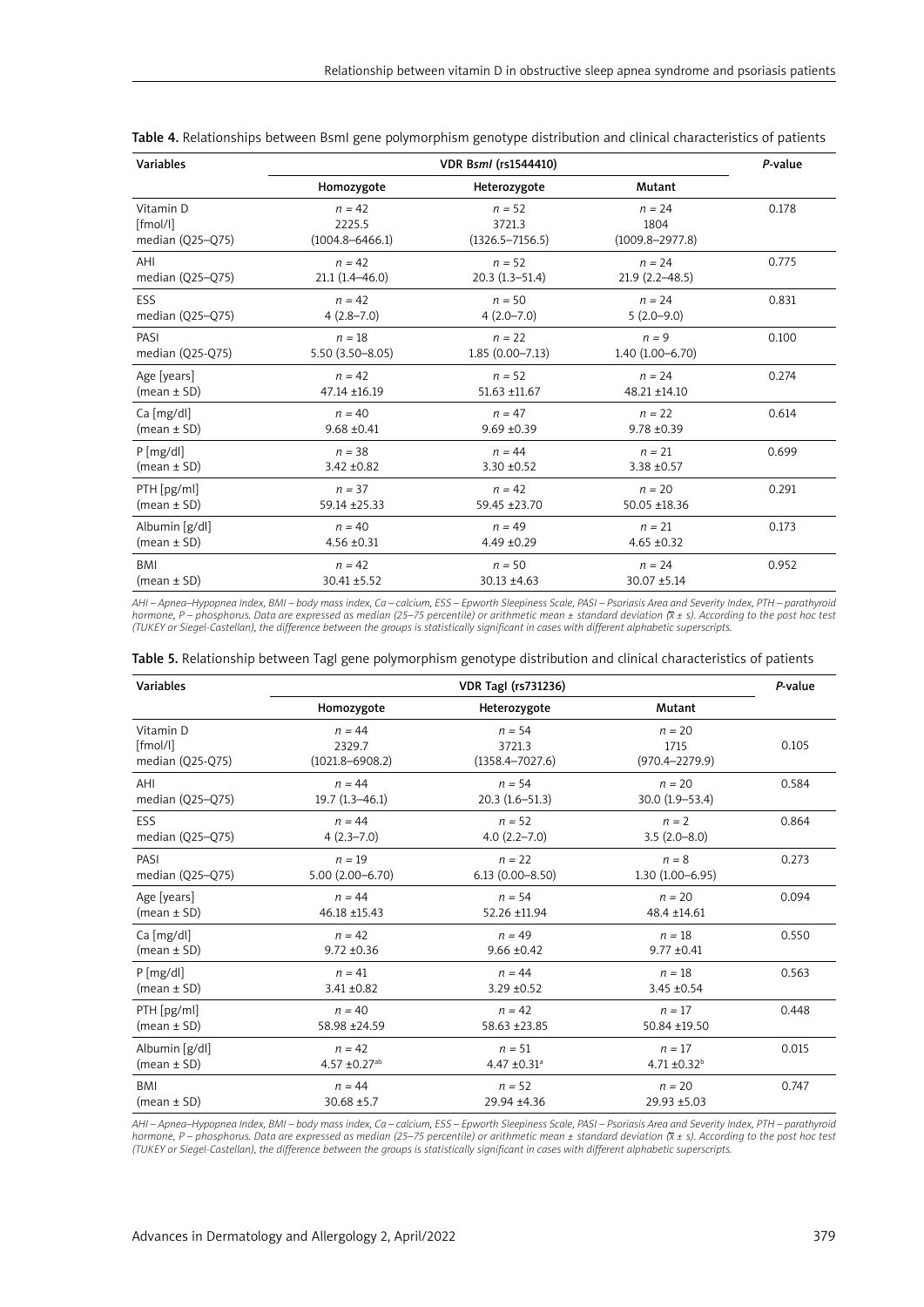| Polymorphisms    | OSAS $n$ $(\%)$ |           | P-value | Psoriasis $n$ (%) |           | P-value |
|------------------|-----------------|-----------|---------|-------------------|-----------|---------|
|                  | $(-)$           | $^{(+)}$  |         | $(-)$             | $^{(+)}$  |         |
| VDR Tagl:        |                 |           | 0.621   |                   |           | 0.724   |
| Homozygote       | 20(42.6)        | 24 (33.8) |         | 22 (34.9)         | 22(40.0)  |         |
| Heterozygote     | 20(42.6)        | 34 (47.9) |         | 31 (49.2)         | 23 (41.8) |         |
| Mutant           | 7(14.9)         | 13(18.3)  |         | 10(15.9)          | 10(18.2)  |         |
| VDR Apal:        |                 |           | 0.908   |                   |           | 0.230   |
| Homozygote       | 11(23.4)        | 17(23.9)  |         | 16(25.4)          | 12(21.8)  |         |
| Heterozygote     | 19 (40.4)       | 31(43.7)  |         | 30(47.6)          | 20(36.4)  |         |
| Mutant           | 17 (36.2)       | 23(32.4)  |         | 17(27.0)          | 23(41.8)  |         |
| <b>VDR Bsml:</b> |                 |           | 0.745   |                   |           | 0.853   |
| Homozygote       | 18 (38.3)       | 24 (33.8) |         | 21(33.3)          | 21(38.2)  |         |
| Heterozygote     | 21(44.7)        | 31(43.7)  |         | 29(46.0)          | 23(41.8)  |         |
| Mutant           | 8(17.0)         | 16(22.5)  |         | 13 (20.6)         | 11(20.0)  |         |

Table 6. Relationship between OSAS and psoriasis patients and VDR gene polymorphisms

a disease of advanced age, while psoriasis has been observed in younger ages. There was no significant difference in the group with both diseases compared to the group with only OSAS. This situation can be explained by the fact that OSAS is seen especially in older psoriasis patients.

Different results have been reported in the literature regarding the relationship between vitamin D levels and psoriasis patients. In a study by Gisondi *et al*., in which vitamin D levels were evaluated in patients with chronic plaque psoriasis, increased vitamin D deficiency was found, especially in winter months [16]. However, a causal relationship was not established between vitamin D deficiency and psoriasis. In a study evaluating psoriasis along with inflammatory skin diseases, a significantly lower vitamin D level was found in all patients with atopic dermatitis, infectious diseases, and psoriasis compared to the control group. The lowest vitamin D level was found in the patient group with psoriasis [22]. In another study, it was shown that the duration of psoriasis disease had an effect on vitamin D levels and lower levels were found in patients with psoriasis compared to the control group [23]. In a meta-analysis evaluating vitamin D levels in a total of 10 studies and 571 psoriasis patients, it was determined that vitamin D levels were low in psoriasis patients and a negative correlation was found between PASI score and vitamin D level [21]. In addition, they suggested that vitamin D may play a role in the psoriasis pathogenesis in this meta-analysis [21]. In a study from 2018, a positive correlation was found between vitamin D and psoriasis in 14 studies (1249 patients with psoriasis and 680 healthy controls), while no correlation was found between psoriasis and vitamin D in six studies [24]. In our study, we found that vitamin D levels in psoriasis patients were significantly lower than

in the control group. This result is consistent with many previous studies [22, 23].

Studies showing the relationship between sleep disorders and low vitamin D levels have increased continuously in recent years. In addition to risk factors such as age, obesity, hypertension, kidney disease, and diabetes associated with OSAS, vitamin D deficiency is also considered as a risk factor [25]. Vitamin D deficiency can cause sleep disorders with increased inflammatory factors including tumour necrosis factor  $\alpha$  (TNF- $\alpha$ ), interleukin (IL)-1, and prostaglandin D2 (PGD2). Vitamin D deficiency can increase the risk of OSA with adenotonsillar hypertrophy, airway muscle myopathy, and/or chronic rhinitis [26]. The study by Piovezan *et al*. [27] showed that there is a significant relationship between moderate and severe OSAS and low vitamin D levels. In a study by Mete *et al.* [28], vitamin D deficiency was observed in the OSAS group compared with the control group. In addition, a significant correlation was found between the severity of OSAS and vitamin D deficiency. In the study by Barcelo *et al.* [29], vitamin D levels in patients with severe OSAS were found to be lower than in patients with other OSASs, but they were not statistically significant. In the study by Erden *et al.* [30], OSAS was found to be associated with high Bisphenol A (BPA) and parathyroid hormone (PTH) levels and low vitamin D levels. In a meta-analysis evaluating vitamin D levels in OSAS patients, 14 studies were evaluated and vitamin D levels were found to be reduced in evaluation [5]. In our study, in accordance with this literature meta-analysis, and many other studies, we found that vitamin D levels were lower than the control group.

Gupta *et al.* [8] suggested that there was a bilateral relationship between OSAS and psoriasis in a study investigating psoriasis and other dermatological diseases in OSAS patients. In addition, the proinflammatory condition found in OSAS patients has been shown to exacer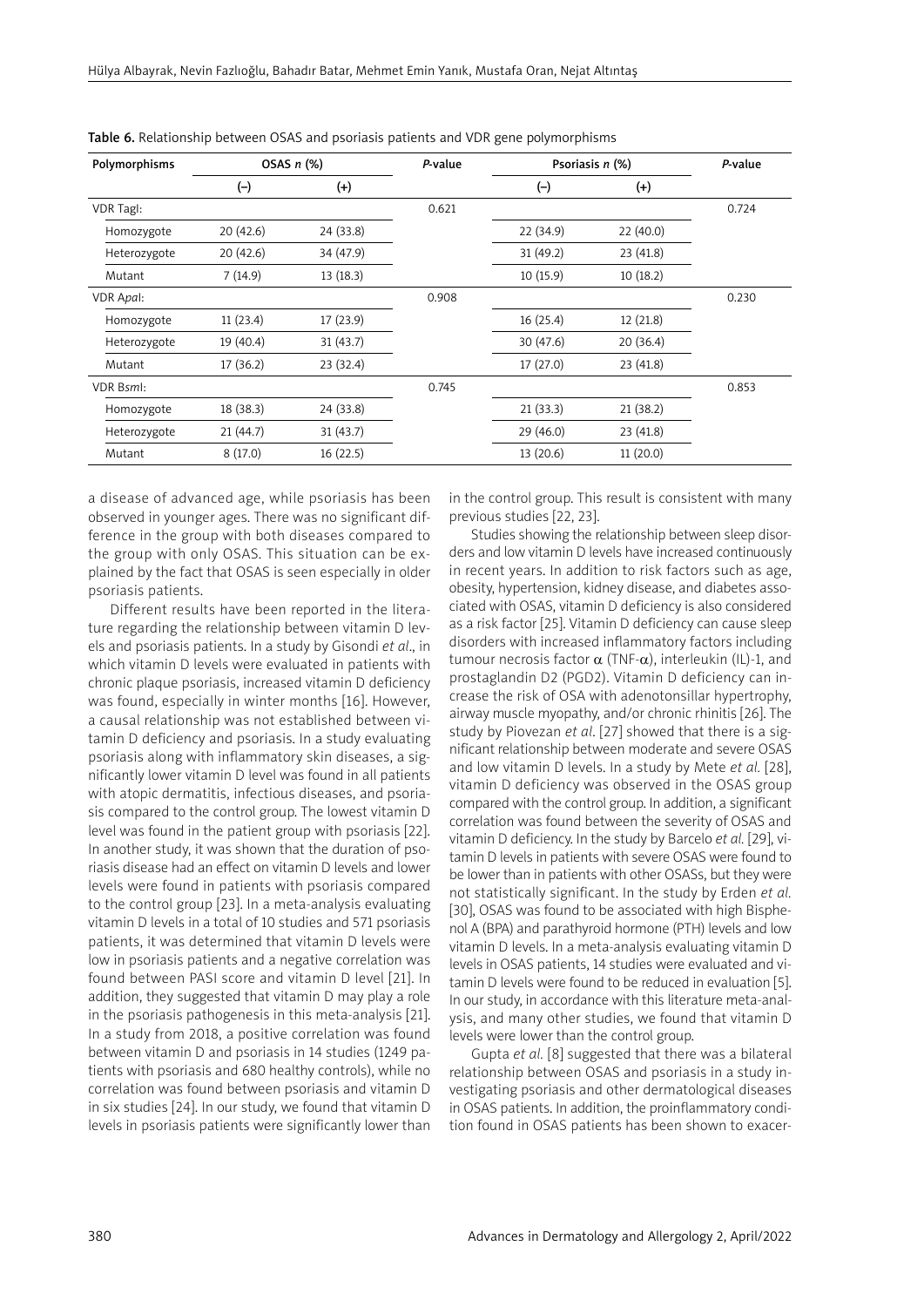bate dermatoses such as psoriasis [8]. In an observational study by Gabryelska *et al.* [13], psoriasis was observed to be more than 4 times higher in OSAS patients compared to normal individuals. Similarly, Papadavid *et al*. [31] reported that the incidence of psoriasis in OSAS patients was 9.5% compared to 2.9% in patients without OSAS.

As observed, vitamin D levels in patients with both OSAS and psoriasis are lower than in healthy controls. However, some studies have indicated that vitamin D may play a role in the pathogenesis of OSAS and psoriasis. At the same time, there are many studies investigating the association between OSAS and psoriasis. Our hypothesis for this study was that VDR gene polymorphisms may play a role in the relationship between OSAS and psoriasis. We did not find any relationship with VDR gene polymorphism and OSAS and psoriasis. In addition, when we evaluated these polymorphisms one by one, we did not find a significant difference for all patients and control groups. No relationship was found between VDR B*sm*I and TaqI gene polymorphisms and the clinical features in the groups we examined. The A*pa*I heterozygous genotype was found to be associated with significantly increased vitamin D levels; although PASI and AHI values, which are indicators of psoriasis and OSAS disease severity, were found to be high.

The study by Ragia *et al.* [32] is the first clinical genetic study investigating the effect of VDR polymorphism on OSAS. The relationship between VDR FokI, B*sm*I, A*pa*I, and TaqI gene polymorphisms with serum vitamin D levels and OSAS was investigated. The frequency of FokI CC genotype was found to be significantly higher in patients with OSAS compared to the control group. FokI CC phenotype was found to be significantly associated with low vitamin D levels in patients with OSAS according to CT and TT phenotypes. It has also been shown that the VDR FokI polymorphism is associated with excessive daytime sleepiness. Kirac *et al.* [33] investigated VDR FokI (rs2228570) and B*sm*I (rs1544410) and vitamin D-binding protein rs4588 and rs7041 mutations in OSAS patients. They reported that CA genotype in rs4588, CC genotype in rs2228570, and AA genotype in rs1544410 mutations were statistically significant in patients. Interestingly, the TC genotype in rs2228570 and GA genotype in rs1544410 mutations were statistically significant in controls. When the relationship between risk factors and genotypes was examined, they found a statistically significant relationship in terms of BMI, waist circumference, AHI, ESS, vitamin D, and triglyceride levels. It has been shown in previous studies that VDR allelic variability affects VDR mRNA levels. The VDR gene is located on chromosome 12q13.11. and the B*sm*I and A*pa*I gene polymorphisms occur in intron 8. The TaqI gene polymorphism is defined in exon 9, and A*pa*I and TaqI polymorphisms have been shown to lead to impaired binding at the receptor level [21]. In our study, although vitamin D level was found to be significantly high in A*pa*I, the fact that disease scores were also high can be explained by the attachment disorder caused by A*pa*I. Statistically low levels of vitamin D in psoriasis and OSAS patient groups may increase the susceptibility to the disease and suggest that the VDR gene mutation that mediates the vitamin D effect may also be effective.

Different results of the relationship between VDR polymorphisms and susceptibility to psoriasis in different populations have been described. VDR A*pa*I polymorphism has been reported to be associated with psoriasis in Korea [34, 35], China [36], and the Turkish population [37, 38], while that in Japan [39], Italy [40], Croatia [41] or Egypt [42] it has not been recognized as a risk factor for psoriasis cases. Li *et al.* [43] reported that VDR rs7975232 polymorphism did not have a significant effect on susceptibility to psoriasis in their meta-analysis evaluating the VDR rs7975232 polymorphism and psoriasis susceptibility of 13 case-control studies with 1,654 cases and 1,991 controls. In the same study, it was shown that VDR B*sm*I polymorphism was not associated with susceptibility to psoriasis in 13 studies involving 1,620 cases and 2,001 controls. Similarly, VDR TaqI polymorphism was not shown to be associated with susceptibility to psoriasis in studies involving 1,690 cases and 1,857 controls. In two previous case-control studies conducted in the Turkish population, a relationship between VDR A*pa*I polymorphism and psoriasis susceptibility was reported [37, 38]. However, we did not observe any predisposition among all three VDR gene polymorphisms in our study. Although our results contradict the results of Kaya [38] and Dayangac-Erden [37], our results are consistent with the meta-analysis results of Li *et al.* [43].

In a meta-analysis [21], the VDR gene mutations in Caucasians and Asians were not shown to be associated with psoriasis susceptibility; but TaqI polymorphism, which again causes VDR binding imbalance, was associated with psoriasis in the Caucasian race. In our study, no statistical difference was observed in the VDR gene polymorphism between the groups. Contrary to the low vitamin D levels seen in both diseases, both disease scores were found to be high at a level that did not reach statistical significance; although vitamin D levels were found to be significantly higher in the group with heterozygous A*pa*I. It shows that this condition, which creates vitamin D attachment disorder, may contribute to the exacerbation of the disease. This may indicate that in addition to TaqI, which has been shown in previous studies and creates an imbalance in binding to the receptor, A*pa*I may also cause an exacerbation of the disease in the psoriasis and OSAS groups through vitamin D attachment disorder. The low number of patient groups may be the reason why A*pa*I heterozygous polymorphism does not reach significance in psoriasis and OSAS.

#### Conclusions

Our study is the first study to evaluate the link and the common pathogenesis of psoriasis and OSAS togeth-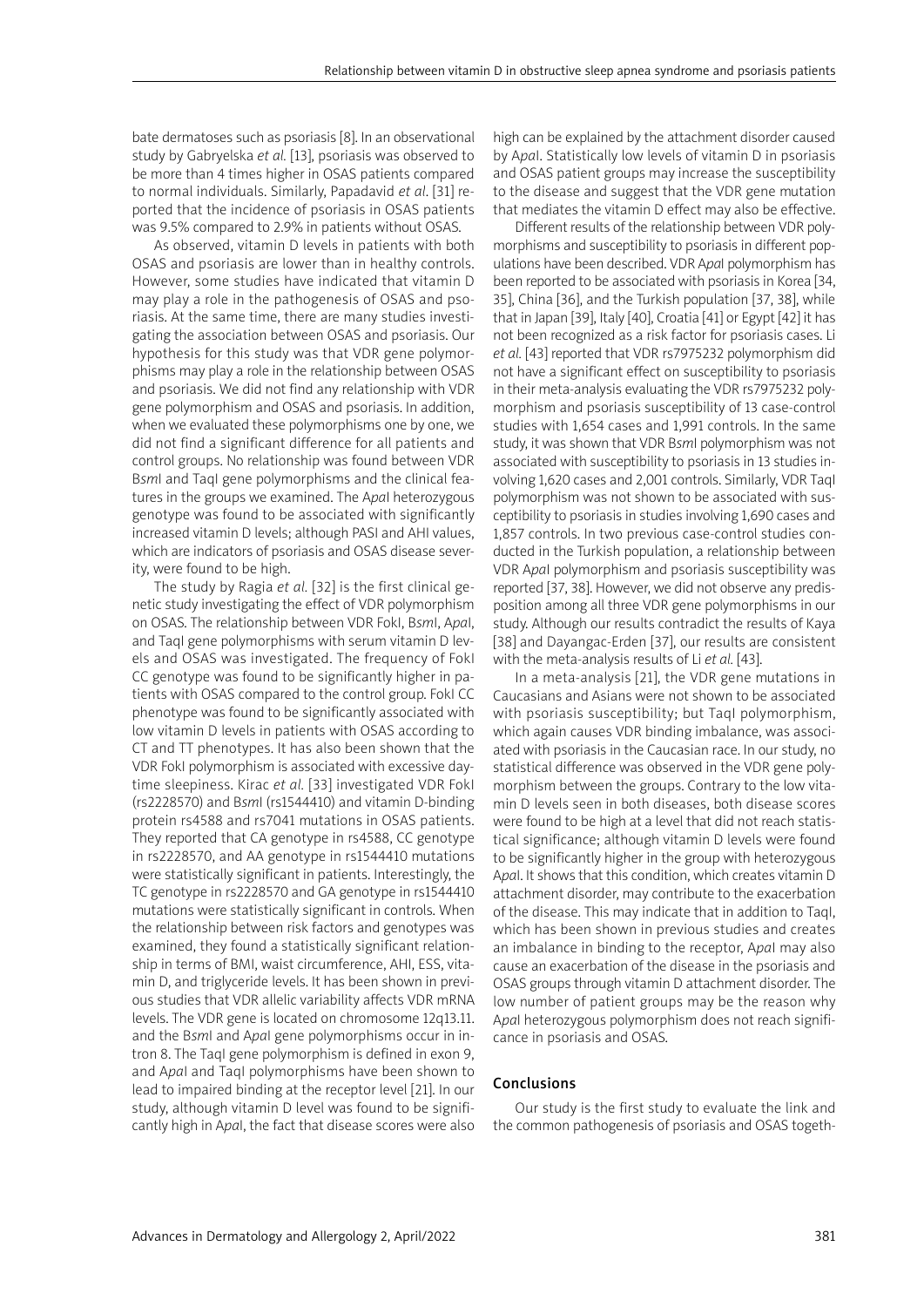er with VDR gene polymorphisms. We determined that VDR gene polymorphisms did not pose a risk for both diseases. However, more studies are needed to investigate the association between OSAS and psoriasis.

## Acknowledgments

A this study was supported by Namık Kemal University Scientific Research Projects Coordination Unit (Project Number NKUBAP.02.GA.18.188).

The authors appreciate the technical assistance provided by the Namık Kemal University Scientific Research Projects Coordination Unit.

# Conflict of interest

The authors declare no conflict of interest.

#### References

- 1. Gao Y, Sun W, Cha X, Wang H. 'Psoriasis 1' reduces T lymphocyte mediated inflammation in patients with psoriasis by inhibiting vitamin D receptor mediated STAT4 inactivation. Int J Mol Med 2020; 46: 1538-50.
- 2. Lotti T, Hercogova J, Prignano F. The concept of psoriatic disease: can cutaneous psoriasis any longer be separated by the systemic comorbidities? Dermatol Ther 2010; 23: 119-22.
- 3. Puig-Sanz L. Psoriasis, a systemic disease? Actas Dermosifiliogr 2007; 98: 396-402.
- 4. Zuccotti E, Oliveri M, Girometta C, et al. Nutritional strategies for psoriasis: current scientific evidence in clinical trials. Eur Rev Med Pharmacol Sci 2018; 22: 8537-51.
- 5. Neighbors CLP, Noller MW, Song SA, et al. Vitamin D and obstructive sleep apnea: a systematic review and metaanalysis. Sleep Med 2018; 43: 100-8..
- 6. Karaca S, Fidan F, Erkan F, et al. Might psoriasis be a risk factor for obstructive sleep apnea syndrome? Sleep Breath 2013; 17: 275-80.
- 7. Hirotsu C, Nogueira H, Albuquerque RG, et al. The bidirectional interactions between psoriasis and obstructive sleep apnea. Int J Dermatol 2015; 54: 1352-8.
- 8. Gupta MA, Simpson FC, Gupta AK. Bidirectional relationship between obstructive sleep apnea (OSA) and psoriasis: implications for OSA therapies? J Clin Sleep Med 2016; 12: 1309.
- 9. Cohen JM, Jackson CL, Li TY, et al. Sleep disordered breathing and the risk of psoriasis among US women. Arch Dermatol Res 2015; 307: 433-8.
- 10. Dalamaga M, Papadavid E, Vlami K. Unmasking the Janus face of the association between psoriasis, metabolic syndrome and obstructive sleep apnea. Sleep Breath 2013; 17: 449-50.
- 11. Egeberg A, Khalid U, Gislason GH, et al. Psoriasis and sleep apnea: a Danish Nationwide Cohort Study. J Clin Sleep Med 2016; 12: 663-71.
- 12. Shalom G, Dreiher J, Cohen A. Psoriasis and obstructive sleep apnea. Int J Dermatol 2016; 55: e579-84.
- 13. Gabryelska A, Sochal M, Wasik B, et al. Patients with obstructive sleep apnea are over four times more likely to suffer from psoriasis than the general population. J Clin Sleep Med 2018; 14: 153.
- 14. Ardic S, Demir AU, Ucar ZZ, et al. Prevalence and associated factors of sleep-disordered breathing in the Turkish adult population. Sleep Biol Rhythms 2013; 11: 29-39.
- 15. Ilbay VK, Tas B, Altuntas M, et al. Risk of obstructive sleep apnea syndrome in psoriasis patients. Arch Iran Med 2019; 22: 137-43.
- 16. Gisondi P, Rossini M, Di Cesare A, et al. Vitamin D status in patients with chronic plaque psoriasis. Br J Dermatol 2012; 166 505-10.
- 17. Ricceri F, Pescitelli L, Tripo L, Prignano F. Deficiency of serum concentration of 25-hydroxyvitamin D correlates with severity of disease in chronic plaque psoriasis. J Am Acad Dermatol 2013; 68: 511-2.
- 18. Mason A, Mason J, Cork M, et al. Topical treatments for chronic plaque psoriasis: an abridged Cochrane systematic review. J Am Acad Dermatol 2013; 69: 799-807.
- 19. Scott LJ, Dunn CJ, Goa KL. Calcipotriol ointment. A review of its use in the management of psoriasis. Am J Clin Dermatol  $2001 \cdot 2 \cdot 95 - 120$
- 20. Mangelsdorf DJ, Thummel C, Beato M, et al. The nuclear receptor superfamily: the second decade. Cell 1995; 83: 835-9.
- 21. Lee YH, Song GG. Association between circulating 25-hydroxyvitamin D levels and psoriasis, and correlation with disease severity: a meta-analysis. Clin Exp Dermatol 2018; 43: 529-35.
- 22. Amon U, Baier L, Yaguboglu R, et al. Serum 25-hydroxyvitamin D levels in patients with skin diseases including psoriasis, infections, and atopic dermatitis. Dermatoendocrinology 2018; 10: e1442159.
- 23. Filoni A, Vestita M, Congedo M, et al. Association between psoriasis and vitamin D: duration of disease correlates with decreased vitamin D serum levels: an observational case-control study. Medicine 2018; 97: e11185.
- 24. Al-Dhubaibi MS. Association between Vitamin D deficiency and psoriasis: an exploratory study. Int J Health Sci (Qassim) 2018; 12: 33-9.
- 25. Ger TY, Fu Y, Chi CC. Bidirectional association between psoriasis and obstructive sleep apnea: a systematic review and meta-analysis. Sci Rep 2020; 10: 5931.
- 26. McCarty DE, Chesson Jr AL, Jain SK, Marino AA. The link between vitamin D metabolism and sleep medicine. Sleep Med Rev 2014: 311-9.
- 27. Piovezan RD, Hirotsu C, Feres MC, et al. Obstructive sleep apnea and objective short sleep duration are independently associated with the risk of serum vitamin D deficiency. PLoS One 2017; 12: e0180901.
- 28. Mete T, Yalcin Y, Berker D, et al. Obstructive sleep apnea syndrome and its association with vitamin D deficiency. J Endocrinol Invest 2013; 36: 681-5.
- 29. Barcelo A, Esquinas C, Pierola J, et al. Vitamin D status and parathyroid hormone levels in patients with obstructive sleep apnea. Respiration 2013; 86: 295-301.
- 30. Erden ES, Genc S, Motor S, et al. Investigation of serum bisphenol A, vitamin D, and parathyroid hormone levels in patients with obstructive sleep apnea syndrome. Endocrine 2014; 45: 311-8.
- 31. Papadavid E, Dalamaga M, Vlami K, et al. Psoriasis is associated with risk of obstructive sleep apnea independently from metabolic parameters and other comorbidities: a large hospital-based case-control study. Sleep Breath 2017; 21: 949-58.
- 32. Ragia G, Archontogeorgis K, Simmaco M, et al. Genetics of obstructive sleep apnea: vitamin D receptor gene variation